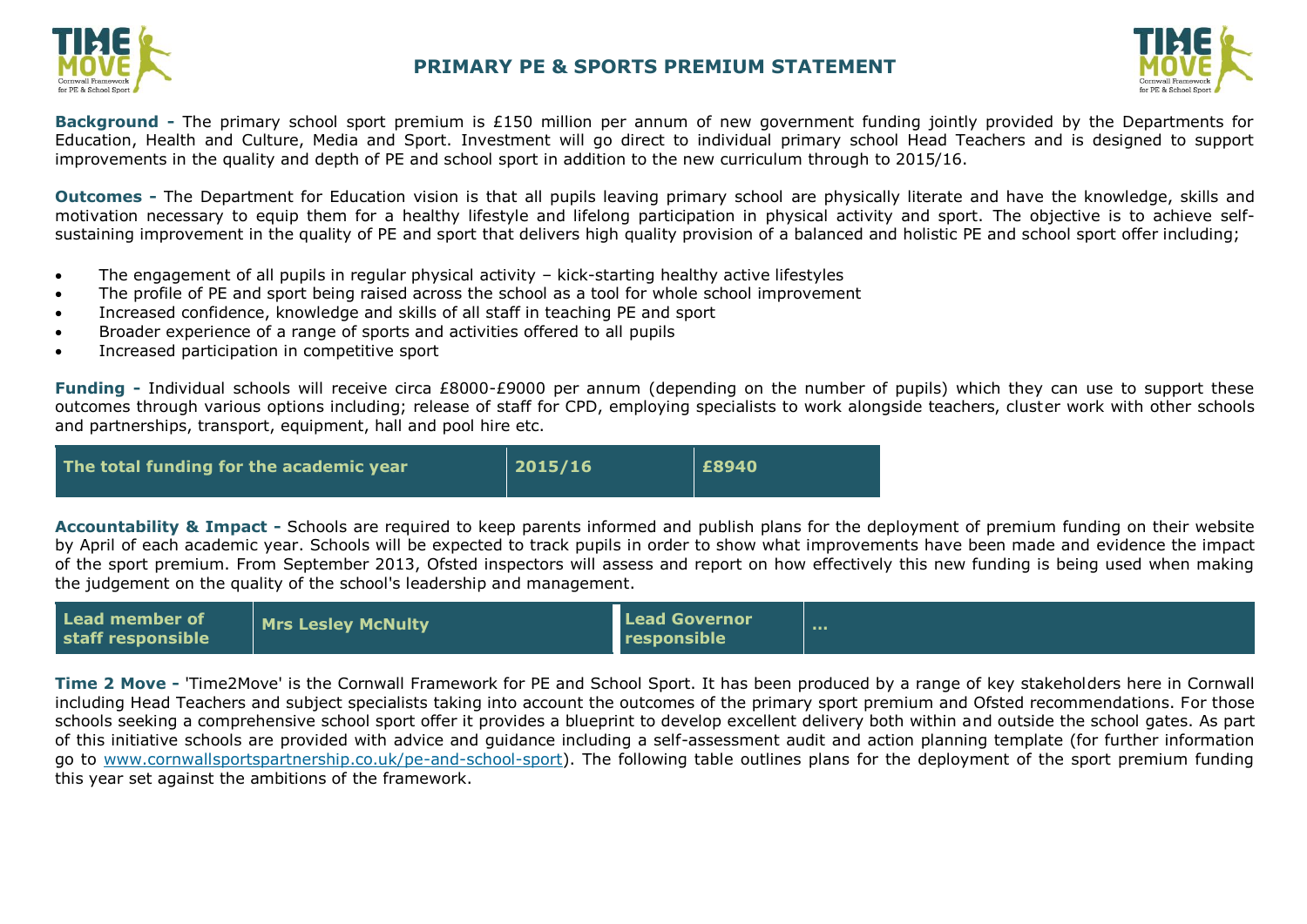



| <b>Area of Focus &amp;</b>                                                                                      | <b>Actions</b>                                                                                                                                                                                                                                                                                                                                                                                                                                                                                                                                                                                                                                                                                               | <b>Funding</b>             | <b>Impact</b>                                                                                                                                                                                                                                                                                                                                                                                                                                                                                                                                                                                                                                                                                                                                                                                                                                                                                                                                                                                            | <b>Future Actions &amp;</b><br><b>Sustainability</b>                                                                                                                                                                                                                                                                                                                                                                                                                         |
|-----------------------------------------------------------------------------------------------------------------|--------------------------------------------------------------------------------------------------------------------------------------------------------------------------------------------------------------------------------------------------------------------------------------------------------------------------------------------------------------------------------------------------------------------------------------------------------------------------------------------------------------------------------------------------------------------------------------------------------------------------------------------------------------------------------------------------------------|----------------------------|----------------------------------------------------------------------------------------------------------------------------------------------------------------------------------------------------------------------------------------------------------------------------------------------------------------------------------------------------------------------------------------------------------------------------------------------------------------------------------------------------------------------------------------------------------------------------------------------------------------------------------------------------------------------------------------------------------------------------------------------------------------------------------------------------------------------------------------------------------------------------------------------------------------------------------------------------------------------------------------------------------|------------------------------------------------------------------------------------------------------------------------------------------------------------------------------------------------------------------------------------------------------------------------------------------------------------------------------------------------------------------------------------------------------------------------------------------------------------------------------|
| <b>Outcomes</b>                                                                                                 | (Actions identified through self-review to<br>improve the quality of provision)                                                                                                                                                                                                                                                                                                                                                                                                                                                                                                                                                                                                                              | (Planned/<br>actual spend) | (Anticipated/actual effect on pupils<br>including measures/evidence)                                                                                                                                                                                                                                                                                                                                                                                                                                                                                                                                                                                                                                                                                                                                                                                                                                                                                                                                     | (How will the improvements<br>be sustained and what will<br>you do next)                                                                                                                                                                                                                                                                                                                                                                                                     |
| <b>Curriculum</b><br><b>Delivery</b><br>engage young people in a high quality,<br>broad and balanced curriculum | Review of PE curriculum and<br>purchase of a high Quality PE<br>Curriculum for all Key Stages. This<br>curriculum has fitness and health<br>elements which we feel as a school<br>are very important aspects which we<br>need to develop further over the<br>next years to come.<br>Explore the possibility of 'Skills to<br>Achieve' for year 6 children to be<br>able to map the progress in skills for<br>the transition to secondary school.<br>Purchase of new PE equipment to<br>ensure that all children are active<br>throughout lessons and not waiting<br>around for equipment being inactive.<br>Year 2, 3, 4 and 6 children receive a<br>qualified swimming coach for their<br>swimming lessons. | £2000/<br>£1883.08         | Increased participation rates in<br>such activities as gymnastics,<br>swimming, athletics, dance and<br>games. Greater links with other<br>subjects that contribute to pupils'<br>overall achievement and their<br>social, spiritual, moral and<br>cultural skills. Children to have<br>access to the ability to track their<br>own progress in skills and know<br>where they need to take their<br>own skills progression.<br>New curriculum was purchased<br>and being used by all teachers in<br>Key Stage 1 and Key Stage 2.<br>100% of children in Key Stage 1<br>were receiving 2 hours of PE a<br>week and 50% of children in Key<br>Stage 2.<br>New equipment ensured that<br>children were not inactive in<br>lessons and afterschool netball<br>and football clubs could run<br>successfully during the Autumn<br>and Spring Terms.<br>New equipment purchased to<br>develop balance and basic gross<br>motor skills within the<br>Foundation Stage. Children<br>entering year 1 with improved | The PE lead will monitor<br>the delivery of the new<br>curriculum through<br>learning walks and pupil<br>surveying though the<br>school council and class<br>council sessions.<br>The new curriculum<br>'Champions' will be further<br>built on for years to come.<br>Next year to roll out the<br>Skills to achieve to all<br>years.<br>Ensure that all children<br>are receiving 2 hours of PE<br>every week. Monitor PE<br>lessons so all lessons are<br>of high quality. |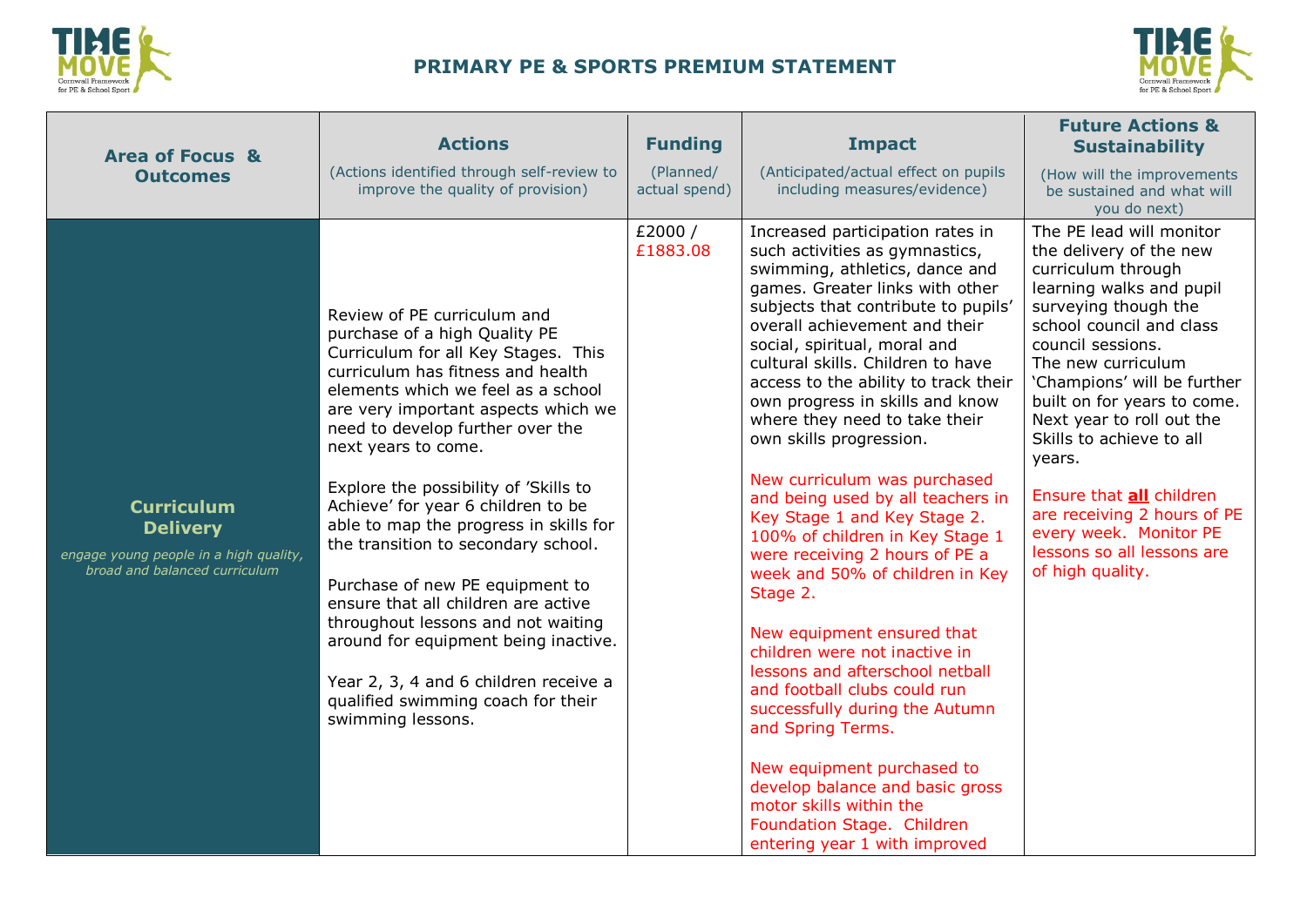



|                                                                                                                                                                                                                    |                                                                                                                                                                                                                                                                                                                                                                                                                                                                                                                                                                                                                                                                                                                                                    |                    | balance and coordination.                                                                                                                                                                                                                                                                                                                                                                                                                                                                                                                                                                                                                                                                                                                                                                                                                                                                                                                                                                                                                                      |                                                                                                                                                                                                                                                                                                                                                                                                                                                                                                                                                                                                                                                                                                                                                                                                                         |
|--------------------------------------------------------------------------------------------------------------------------------------------------------------------------------------------------------------------|----------------------------------------------------------------------------------------------------------------------------------------------------------------------------------------------------------------------------------------------------------------------------------------------------------------------------------------------------------------------------------------------------------------------------------------------------------------------------------------------------------------------------------------------------------------------------------------------------------------------------------------------------------------------------------------------------------------------------------------------------|--------------------|----------------------------------------------------------------------------------------------------------------------------------------------------------------------------------------------------------------------------------------------------------------------------------------------------------------------------------------------------------------------------------------------------------------------------------------------------------------------------------------------------------------------------------------------------------------------------------------------------------------------------------------------------------------------------------------------------------------------------------------------------------------------------------------------------------------------------------------------------------------------------------------------------------------------------------------------------------------------------------------------------------------------------------------------------------------|-------------------------------------------------------------------------------------------------------------------------------------------------------------------------------------------------------------------------------------------------------------------------------------------------------------------------------------------------------------------------------------------------------------------------------------------------------------------------------------------------------------------------------------------------------------------------------------------------------------------------------------------------------------------------------------------------------------------------------------------------------------------------------------------------------------------------|
| <b>Physical Activity,</b><br><b>Health &amp; Wellbeing</b><br>all young people are aware of health<br>related issues and are supported to<br>make informed choices to engage in an<br>active and healthy lifestyle | New playground equipment to<br>support physical activity at break<br>times through the introduction of<br>playtime zones to encourage positive<br>physical play opportunities<br>Increased awareness of physical<br>health and wellbeing among<br>children.<br>Developments of PE area on school<br>website to include information about<br>the lunchtime play zones and health<br>and fitness to inform parents.<br>Purchase of gazebos to protect the<br>children from the sun at sporting<br>events e.g. sports days which was a<br>matter raised by several parents last<br>year.<br>Introduction of the 'Daily Mile' for<br>key stage 2 children aimed at<br>specific year groups to encourage<br>increased fitness and physical<br>activity. | £2000/<br>£1342.07 | All pupils are engaged in regular<br>physical activities at lunchtimes<br>which they have chosen to<br>participate in. Children are a lot<br>happier and take part in positive<br>physical experiences which were<br>chosen by the children through<br>the school council.<br>Greater awareness amongst<br>pupils about the benefits of<br>physical activity and the dangers<br>of poor diet, smoking and other<br>activities that undermine health.<br>More children running longer<br>distances building their stamina<br>with<br>Increase in children choosing to<br>be more active during their<br>lunchtime due to new, fun and<br>exciting playground zones such<br>as hula hooping and four square.<br>Children were requesting new<br>zones through the school council<br>which are not traditionally taught<br>within PE lessons.<br>New Curriculum introduced<br>physical health issues while PE<br>being taught.<br>PE area introduced to the school<br>website which needs further<br>development and constant<br>updating. Encourage the children | Continue to reinvent the<br>physical zones to keep<br>interest fresh.<br>Re-purchasing of popular<br>equipment in zones might<br>be needed.<br>Continue to develop the PE<br>section on the school<br>website to make parents<br>aware of the fitness and<br>health and wellbeing which<br>is being taught at each<br>year group.<br>Gazebos to be correctly<br>stored and used during<br>sporting events and<br>lunchtimes to protect the<br>children from the sun.<br>Build up to developing a<br>cross-country running<br>team and participation in<br>cross country events next<br>year.<br>Ensure that there is a<br>PE/sport element in each<br>school newsletter raising<br>the profile with parents.<br>Need to check that the<br>health and fitness<br>elements are being taught<br>as well as the PE lessons. |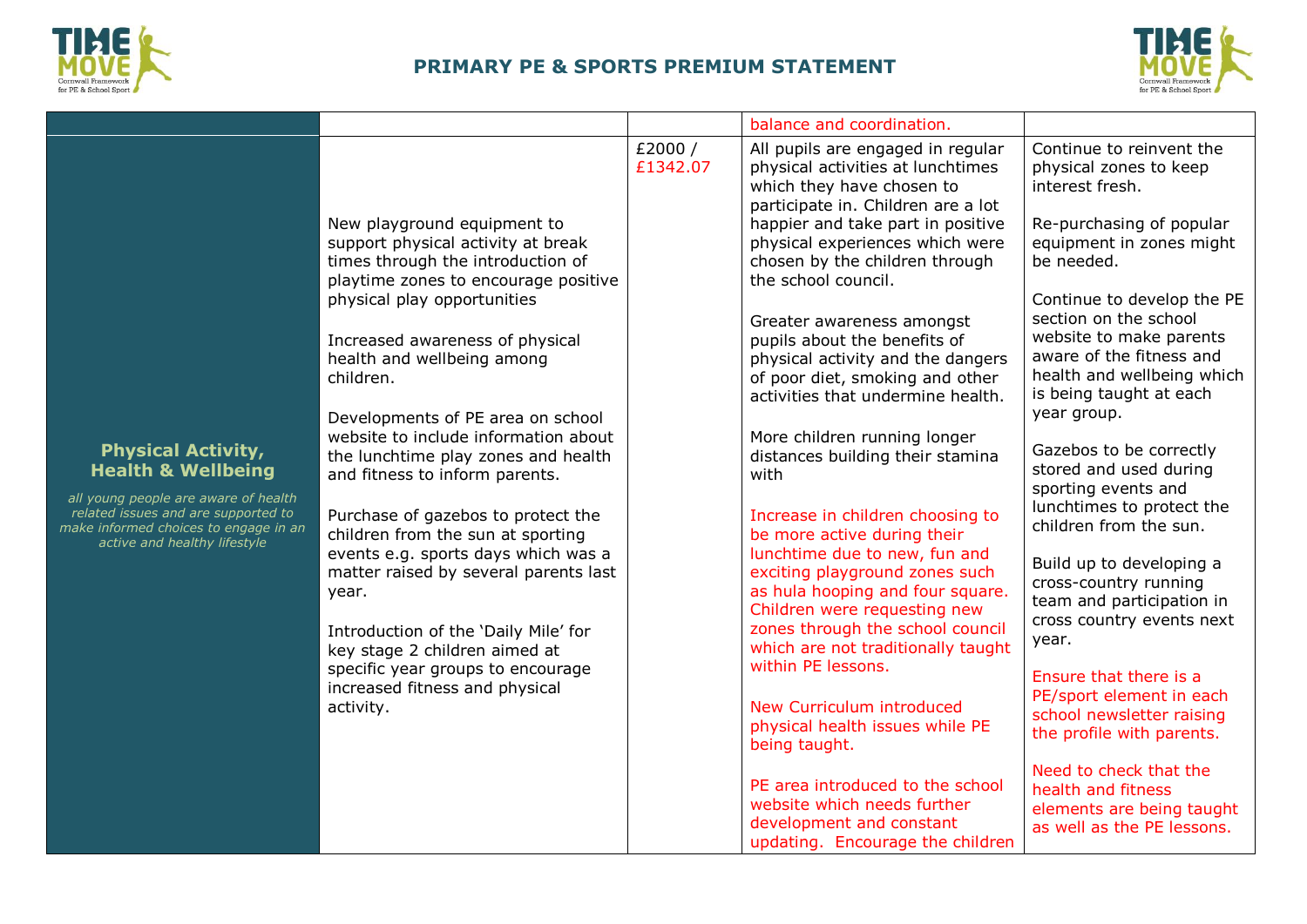



|                                                                                                                                                                                                      |                                                                                                                                                                                                                                                                                                                                                               |                | to share with the rest of the<br>wider school community sporting<br>achievements from outside of<br>school.<br>4, UV Protection 50+, Gazebos<br>were purchased for use on Sports<br>Days and other sporting events.<br>These had a significant impact on<br>keeping children safe from the<br>sun on a hot Key Stage 2 Sports<br>Day. Children were able to seek<br>shade when they needed to.<br>Net purchased to go over MUGA<br>to stop the loss of many balls.<br>Reduced the amount needed to<br>spend on replenishing lost<br>equipment.<br>Daily mile had a high take up at<br>the start and dwindled towards<br>the end of the year.<br>PE kit purchased for children to<br>access if they forget kit so ALL<br>children participate in PE lessons. | <b>Re-introduce Daily Mile</b><br>with an incentive of<br>tracking the miles the<br>children have run, when<br>they reach 26 miles (a<br>marathon) they receive a<br>medal and certificate in<br><b>Friday Celebration</b><br>assembly and on school<br>website.<br>Instead of central store<br>give out to classes but<br>keep plimsoles and<br>trainers centrally. |
|------------------------------------------------------------------------------------------------------------------------------------------------------------------------------------------------------|---------------------------------------------------------------------------------------------------------------------------------------------------------------------------------------------------------------------------------------------------------------------------------------------------------------------------------------------------------------|----------------|-------------------------------------------------------------------------------------------------------------------------------------------------------------------------------------------------------------------------------------------------------------------------------------------------------------------------------------------------------------------------------------------------------------------------------------------------------------------------------------------------------------------------------------------------------------------------------------------------------------------------------------------------------------------------------------------------------------------------------------------------------------|----------------------------------------------------------------------------------------------------------------------------------------------------------------------------------------------------------------------------------------------------------------------------------------------------------------------------------------------------------------------|
| <b>Diverse &amp;</b><br><b>Inclusive</b><br>provide a fully inclusive offer that<br>recognises the diverse needs of specific<br>groups and identifies tailored<br>opportunities for all young people | Introducing the children to the<br>Children's University and all that it<br>represents. Encouraging children to<br>take part in sporting activities<br>outside of school. Making links with<br>sports clubs in the area and making<br>parents aware that this opportunity<br>exists.<br>Children to take part in one off<br>sporting activities based on non- | £1500/<br>£125 | Increased number of children<br>taking part in sporting activities<br>outside of school and extra-<br>curricular sports clubs after<br>school.<br>Children will have been able to<br>experience non-traditional<br>sporting activities and broaden<br>their knowledge of what is<br>available to them.                                                                                                                                                                                                                                                                                                                                                                                                                                                      | Purchasing of further<br>passports to continue the<br>legacy started. The<br>passports are collected<br>every half term and the<br>amounts of hours gained<br>by the children are logged<br>so we are able to celebrate<br>the milestone<br>achievements of hours<br>logged.                                                                                         |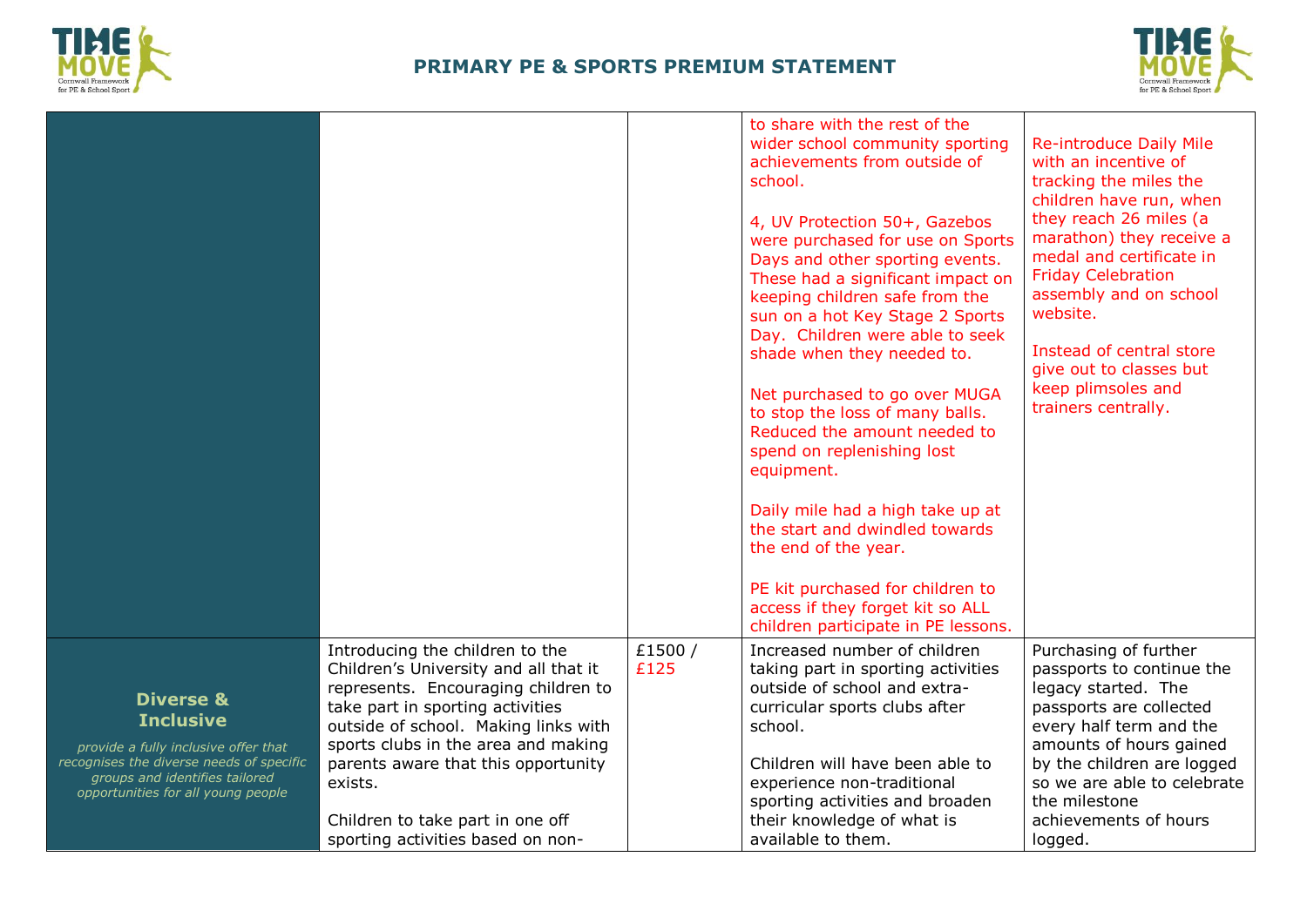



|                                                                                                                                                           | traditional activities e.g. hand ball,<br>hula hooping etc.                                                                                                                                                                                                                                                                                                                                          |                   | 50 children received Children's<br>University Passports to log hours<br>of extra-curricular sporting<br>activities they complete each<br>week. 14 of these children<br>received their Bronze awards<br>with 2 children collecting their<br>Silver and Gold awards.                                                                                                                                                                                                                                                                                                                                                                                                                                                             | <b>Resend Children's</b><br>University letter to all<br>children to encourage<br>more children who take<br>part in sporting activities<br>outside of school to get<br>recognition for their time.<br>Organise one off sporting<br>activities for the coming<br>academic year. |
|-----------------------------------------------------------------------------------------------------------------------------------------------------------|------------------------------------------------------------------------------------------------------------------------------------------------------------------------------------------------------------------------------------------------------------------------------------------------------------------------------------------------------------------------------------------------------|-------------------|--------------------------------------------------------------------------------------------------------------------------------------------------------------------------------------------------------------------------------------------------------------------------------------------------------------------------------------------------------------------------------------------------------------------------------------------------------------------------------------------------------------------------------------------------------------------------------------------------------------------------------------------------------------------------------------------------------------------------------|-------------------------------------------------------------------------------------------------------------------------------------------------------------------------------------------------------------------------------------------------------------------------------|
| <b>Competitions</b><br>Provide a well organised, appropriate<br>and enjoyable programme of<br>competitions and festivals for students<br>of all abilities | Develop school sports day to reflect<br>the requests of the children and<br>based on Olympic activities. This<br>will mean the purchase of new<br>equipment to fulfil these needs.<br>Work with other local primary<br>schools to organise sports fixtures.<br>Transport to participate in additional<br>competitions and fixtures including<br>the annual swimming gala and<br>Catholic Sports Day. | £1000/<br>£544.43 | Increased numbers of pupils<br>taking part in the swimming gala.<br>Children more enthusiastic to<br>participate in sports day and<br>positive feedback from the<br>parents.<br>Participating in an increased<br>range of competitive<br>opportunities<br>99% of children participated in<br>Sports Day and enjoyed the<br>competitive Olympic athletic<br>activities for the afternoon.<br>Further equipment was<br>purchased to fulfil the Olympic<br>athletic events. A safety barrier<br>was purchased to ensure the<br>safety of all children. Parents<br>were aware of the areas they<br>were permitted in. From a<br>safeguarding and organisation<br>point all children were safe and<br>knew what they were doing and | Develop links further with<br>local primary schools to<br>take part in more sporting<br>fixtures throughout the<br>year.<br>Participate in all Bodmin<br>College sporting events.<br>Organise sports fixtures<br>with other local schools.                                    |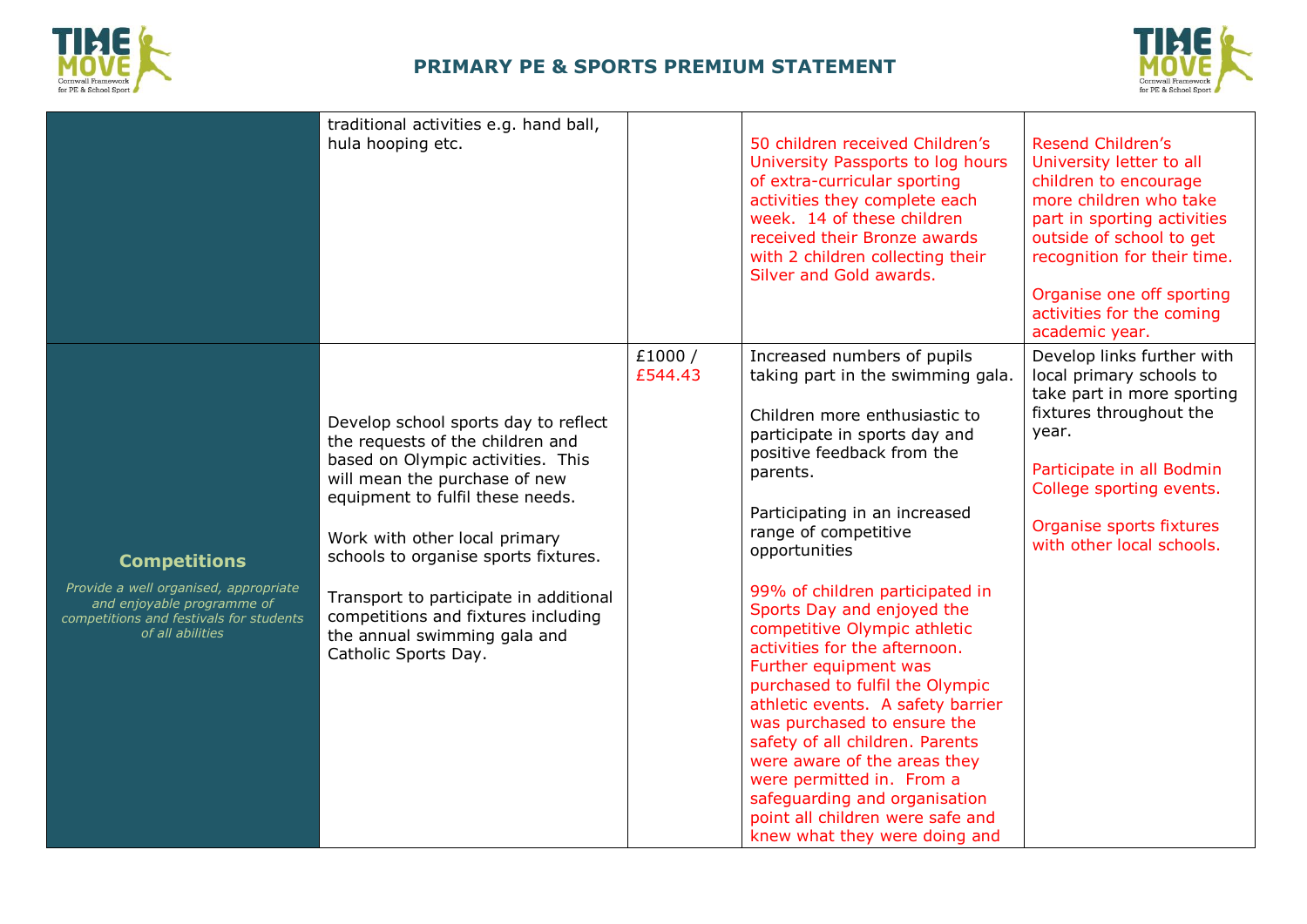



| <b>Leadership, Coaching</b><br>& Volunteering<br>provide pathways to introduce and<br>develop leadership skills                                                                                | Playground zone leaders to be<br>trained to lead activities at<br>lunchtimes.                                                                                                                                                           | £200 / £0      | when.<br>We took part in the Bodmin<br><b>College Netball and Football</b><br>Leagues in the Spring term<br>playing against other schools in<br>the area on a fortnightly<br>schedule.<br>Improved pupil self-esteem,<br>confidence and readiness for<br>curriculum activities.<br>All pupils are engaged in regular<br>physical activity.<br>Playground leaders were trained<br>by a teacher to help lead sporting | Encourage great<br>playground zone leaders to<br>apply again next year.                                                                                                                                                                                                     |
|------------------------------------------------------------------------------------------------------------------------------------------------------------------------------------------------|-----------------------------------------------------------------------------------------------------------------------------------------------------------------------------------------------------------------------------------------|----------------|---------------------------------------------------------------------------------------------------------------------------------------------------------------------------------------------------------------------------------------------------------------------------------------------------------------------------------------------------------------------------------------------------------------------|-----------------------------------------------------------------------------------------------------------------------------------------------------------------------------------------------------------------------------------------------------------------------------|
|                                                                                                                                                                                                |                                                                                                                                                                                                                                         |                | activities at lunchtimes. These<br>children felt more empowered<br>and their confidence grew.                                                                                                                                                                                                                                                                                                                       |                                                                                                                                                                                                                                                                             |
| <b>Community</b><br><b>Collaboration</b><br>ensure opportunities for young people of<br>all abilities to extend their school<br>activity transitioning into sustained<br>community based sport | Engage with local club/coach to<br>deliver extra-curricular/after school<br>clubs in non-traditional activities e.g.<br>Archery etc.<br>Buy in to Area School Sports<br>Partnership offer.<br>Buy into Youth Sport Trust<br>membership. | £1000/<br>£834 | Increased numbers of pupils<br>participating in an increased<br>range of opportunities.<br>Improvement in partnership work<br>on physical education with other<br>schools and other local partners.<br>More confident and competent<br>staff with enhanced quality of<br>teaching and learning.<br>Plymouth Albion rugby members<br>involved with CPD of a member<br>of staff. An after school club was             | Pupil survey for non-<br>traditional activities they<br>would like offered for<br>extra-curricular activities.<br>Mid June continue<br>membership of MCSN.<br>2016-2017 gain<br>membership to Youth<br><b>Sports Trust to work</b><br>towards gaining a YST<br>Sports Mark. |